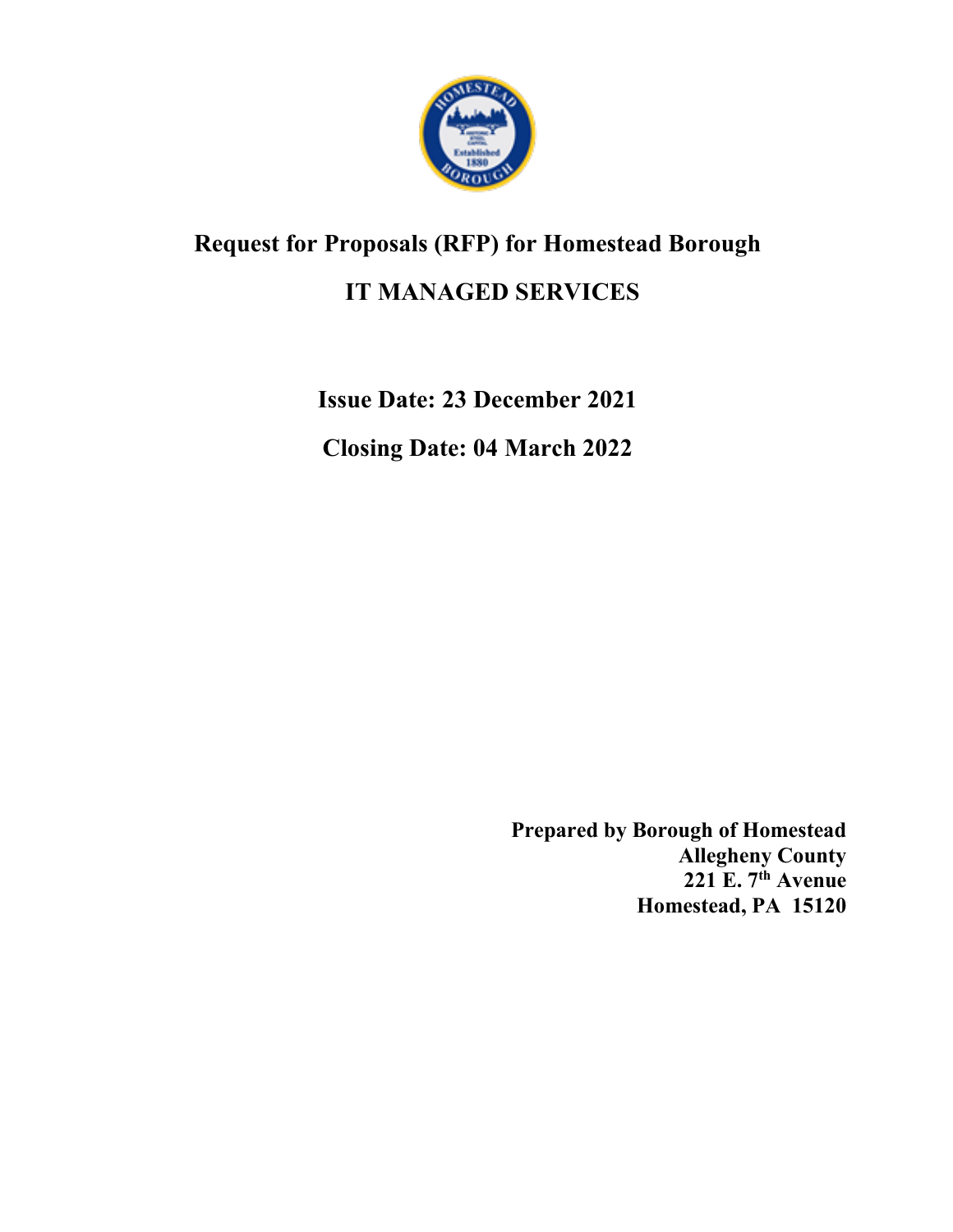

# **Table of Contents**

### Contents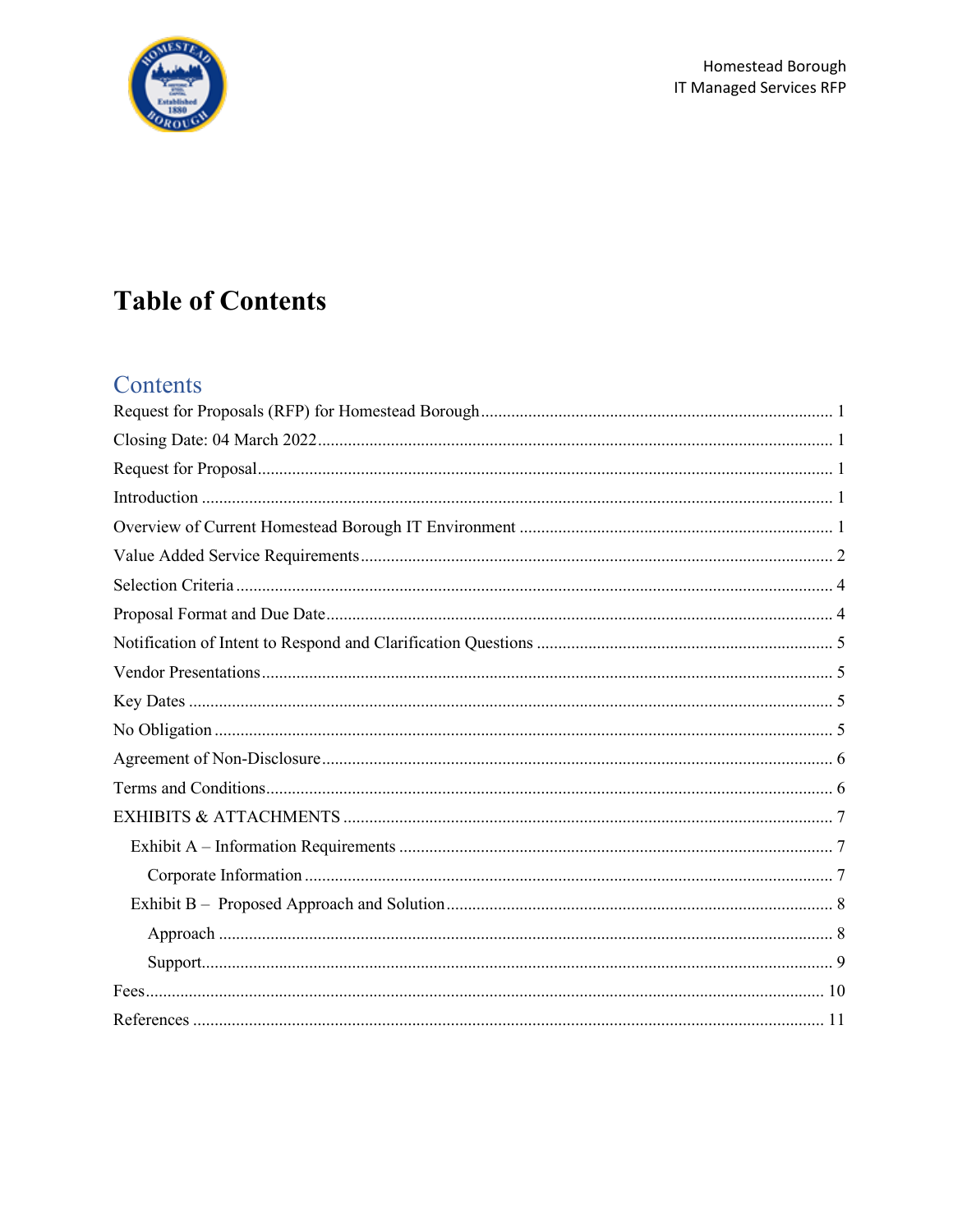

## <span id="page-2-0"></span>**Request for Proposal**

Homestead invites you to respond to this Request for Proposal (RFP). The focus of the RFP is to select a single organization to provide IT managed services to Homestead Borough over a twoyear period, beginning on April 1, 2022, and ending no later than December 31, 2023.

## <span id="page-2-1"></span>**Introduction**

Homestead Borough is located within Allegheny County, Pennsylvania in the Mon Valley, 7 miles (11 km) southeast of downtown Pittsburgh and is approximately .6 square miles with an estimated total population of 3,165 based on the 2010 census

The Borough employs 27 full-time employees, 7 Council members and 1 Mayor. Operations include the Administration/Finance Departments, Code Enforcement, Public Works, Parking Enforcement, Tax Collection and the Police Department.

## <span id="page-2-2"></span>**Overview of Current Homestead Borough IT Environment**

### **Who is in charge of the environment?**

• The Administration Office oversees the IT functions for the Borough with assistance from our contracted provider and department managers. The Finance Committee is responsible for approval of the funding and budget.

#### **How many users?**

• We have approximately 27 users and 40 users (mailboxes)

### **How many locations do users work from?**

• Homestead Borough Building and the Public Works Building

#### **Do users work remotely?**

• Yes, using SSL VPN

### **How man PC's and laptops?**

- 7 managed PC's
- 1 managed laptop
- 5 tablets
- This number does not include Police department's computers, squad car laptops or other devices such as spare laptops that don't get used very often. We would like the service provided to create a log of all equipment.

#### **How many mobile devices?**

• Vendor may be asked to assist users with their smartphones for setting up e-mail but will not be asked to monitor or manage.

### **Is it a PC environment?**

• This is a PC environment.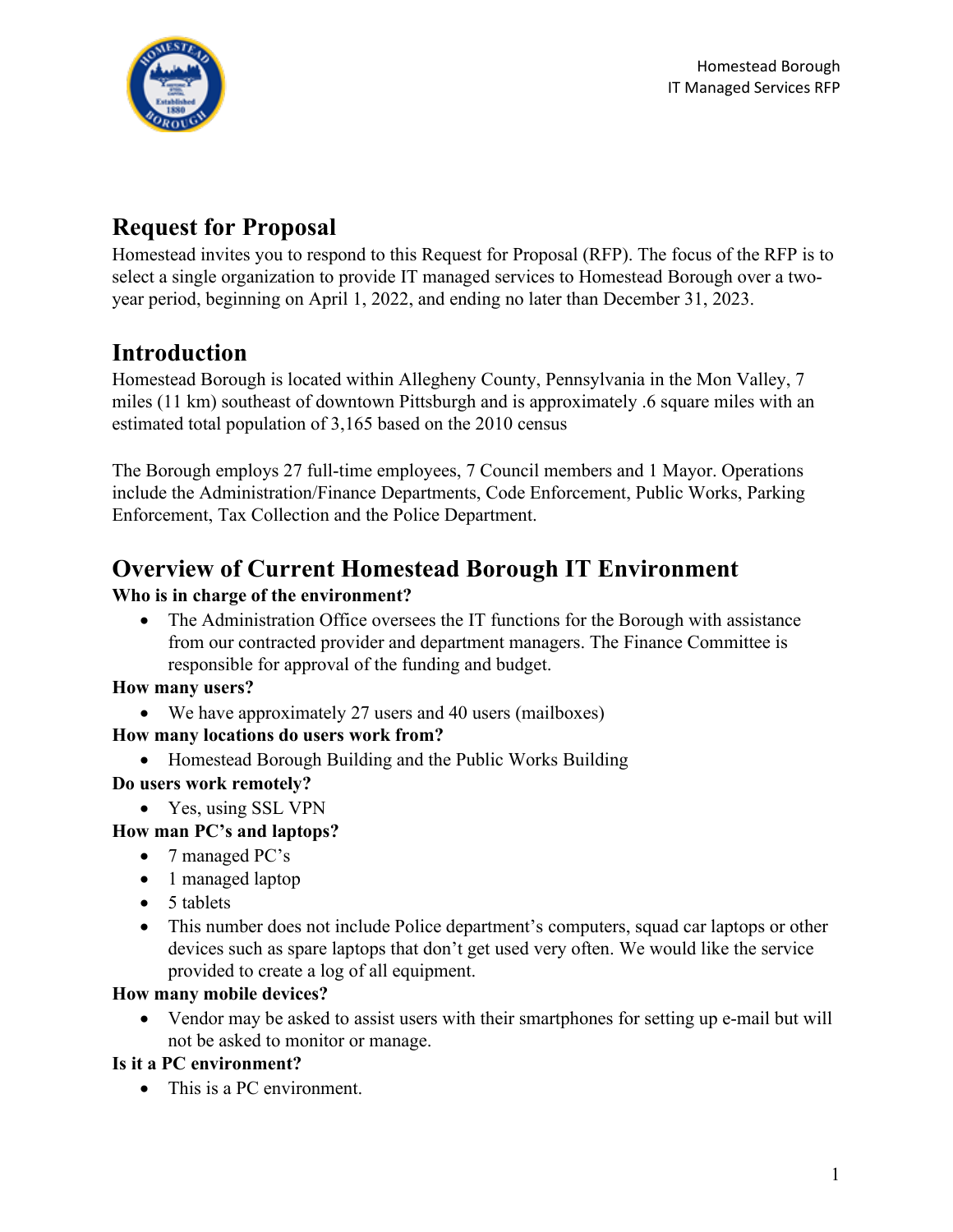

#### **How many servers?**

• Unknown

#### **Where are those servers located?**

• Homestead Borough Building, 221 E.  $7<sup>th</sup>$  Avenue, Homestead, PA 15120

### **Explain the network environment.**

- Unknown
- The phone system is presently maintained by Full Service.
- All PCs and laptops are Windows.

#### **What is the backup process?**

• Unknown

#### **How current is the hardware and software?**

• Most of the software falls in the manufacturer support window is updated Microsoft Suite. There may be some older versions of Microsoft Office in the Police Department (Office 2010 for example). PC hardware is supposed to be rotated out every 5 years but has not.

#### **Who is currently providing technical support and guidance?**

• Various vendors

#### **Are there any ad hoc or custom solutions that have been implemented that a vendor should be aware of?**

• Homestead uses common industry hardware and software. Dell PC's, Dell servers, Dell SANS's, HP switching, Cisco firewalls, Windows OS and Windows Server software. Some 3rd party vendors may use proprietary software or hardware, but those vendors are responsible for their hardware and software.

### <span id="page-3-0"></span>**Value Added Service Requirements**

As part of this RFP, the following services are the current priority items for Homestead:

### **24 x7x365 Onsite and Remote Support Services**

- Telephone based and remote support via software agent
- Helpdesk service hours,  $8:30$  a.m. to  $6:00$  p.m., Monday Friday,  $8:30$  a.m. to  $12:30$  p.m. on Saturdays
- Onsite support and travel time
- After Hours and Emergency Support

#### **Project Planning & Implementation Services**

- Project planning and needs development with Department Managers and Borough Manager
- Project implementation services, including (but not limited to): New server installations and current server upgrades/migration Department new PC refresh installations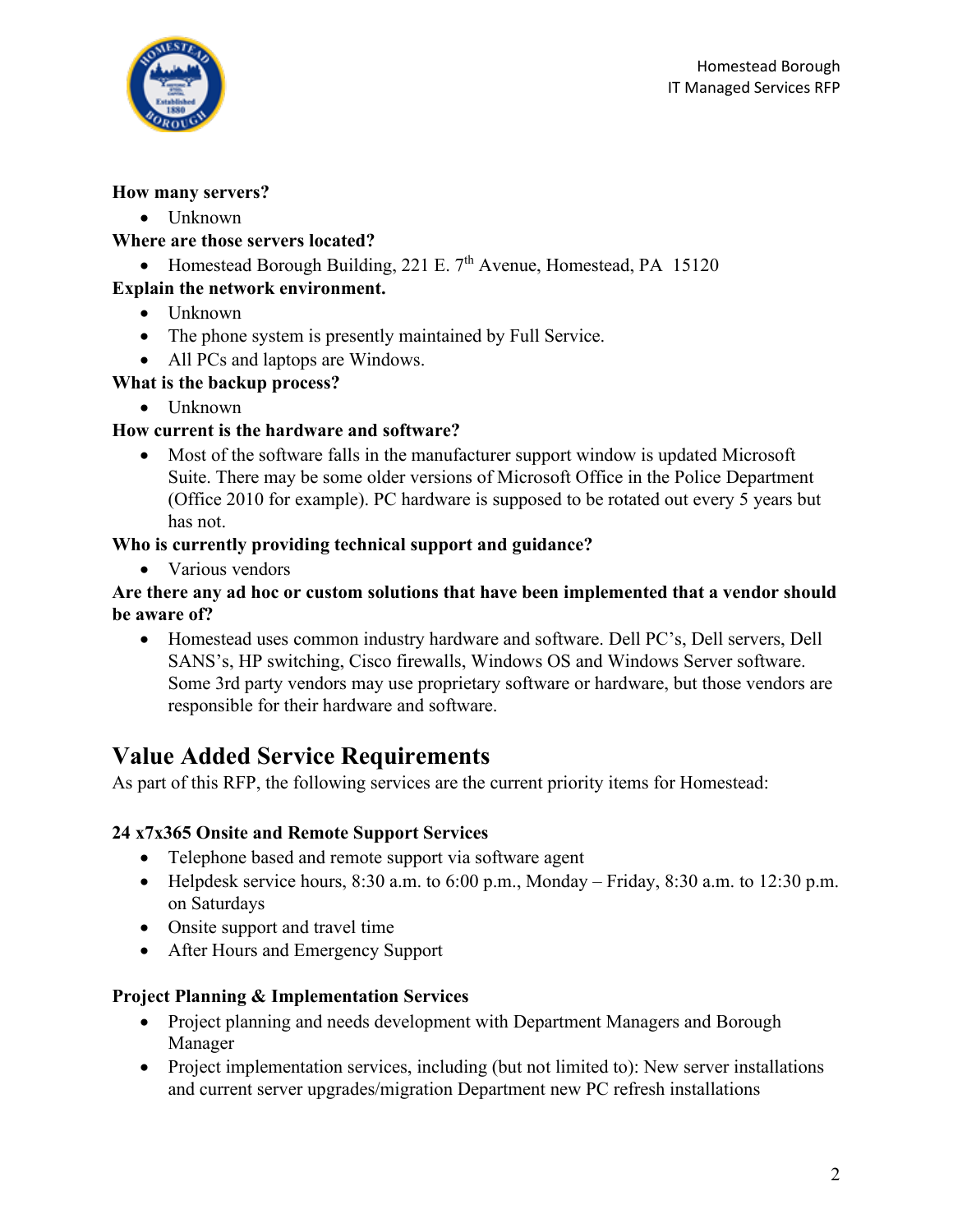

- Server and software installation for 3rd party vendors
- New firewall/router configurations and installations

#### **Proactive PC/Workstation Management and Monitoring**

- Software agent based 24x7x365 PC monitoring
- Service desk (Automatic/Proactive Management of Incidents) Preventive Maintenance & Security – Windows Updates
- Preventive Maintenance & Security Software Updates (Adobe, Java, etc.) Automated Hardware & Software Optimization (dis defrag, clear temp files, etc.) Malware & antivirus software protection monitoring and management
- Rapid problem resolution
- PC systems documentation and performance reporting
- Automated weekly and monthly system status and performance reporting. Reports can be sent to individuals, IT Committee, etc.

#### **Proactive Server & SAN Management and Monitoring**

- Software agent based 24x7x365 Server monitoring
- Monitoring and management of critical Dell SAN shared storage Service desk (Automatic/Proactive Management of Incidents) Preventive Maintenance & Security – Windows Updates
- Preventive Maintenance & Security Software Updates (Adobe, Java, etc.) Automated Hardware & Software Optimization (disk defrag, clear temp files, etc.) Monitoring and management of system backup jobs
- Installation, configuration, and management of Server software Adds/moves/changes to server domain users
- Active/Retired Asset Audit and Reporting
- Server systems documentation and performance reporting
- Malware & anti-virus software protection monitoring and management Server license management
- Automated weekly and monthly stems status and performance reporting. Reports can be sent to individuals, IT Committee, etc.

#### **Proactive Network & Firewall Management and Monitoring**

- Monitoring and management of critical firewalls Review of firewall security protocols and VPN access
- Firewall software upgrades
- Configuration of secured VPN access for remote users and to outside systems Segregation of networks and systems as required for enhanced security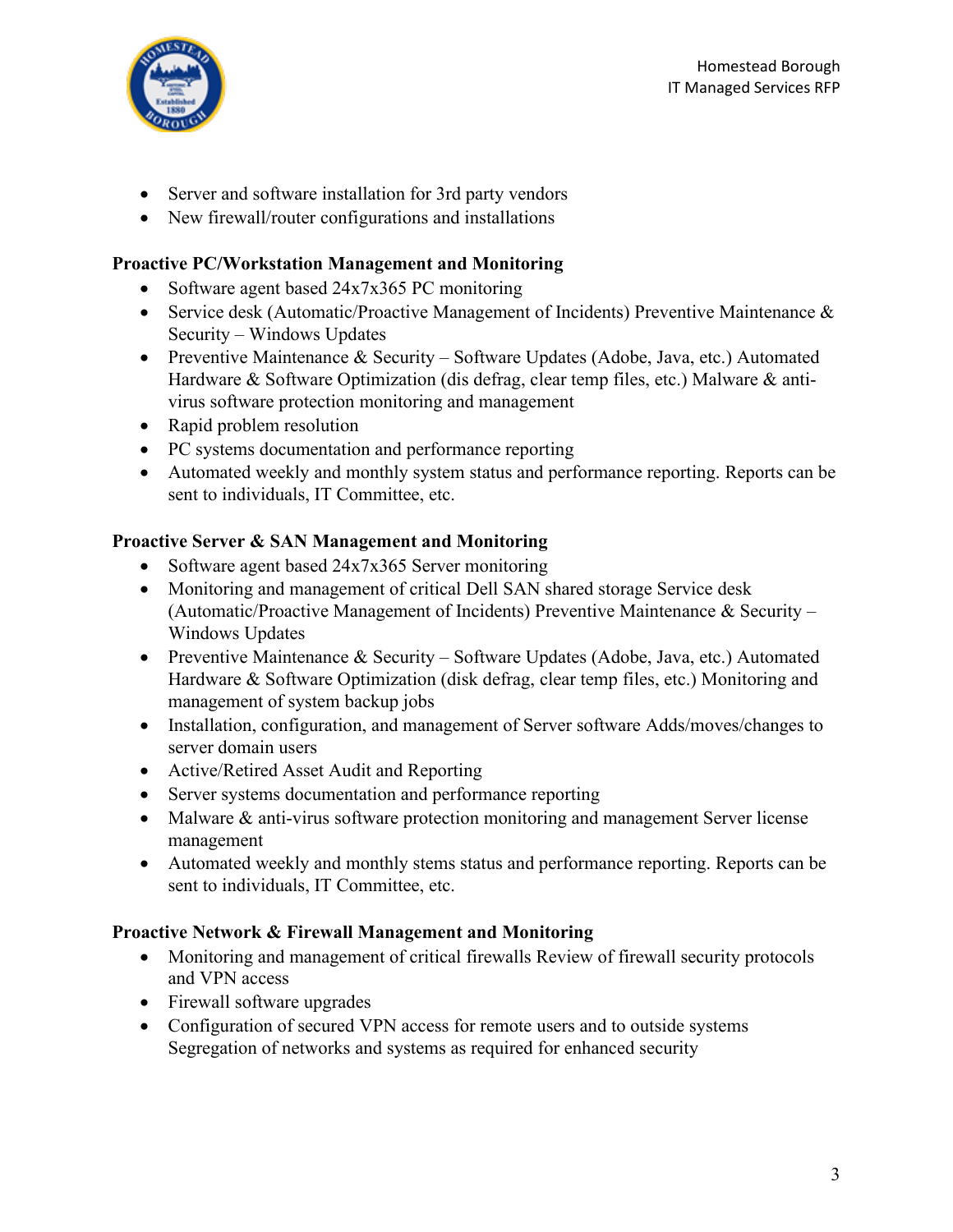

- Ensuring appropriate security protocols and access methods for all wireless access points Configuration and maintenance of network switches and other network infrastructure Firewall configuration changes and updates
- Configuration and implementation of Intrusion Prevention System and Web filtering on Meraki firewall

#### **Proactive Environment Management and Administration**

- Quarterly Technology Management & IT Committee Meetings
- License compliance monitoring and license management
- Annual Technology Budget creation in conjunction with Department Managers and IT Committee
- Management of technical vendor relationships and vendor communication
- Asset management and tracking of in-service schedule for network and PC hardware Assistance to Department Managers and IT Committee for cost effective and time efficient procurement of hardware and software
- Assistance to the IT Committee for development of a comprehensive Disaster Recovery Plan

## <span id="page-5-0"></span>**Selection Criteria**

Homestead will use multiple criteria to select the most appropriate partner. Respondents are encouraged to be as aggressive and creative as possible in their proposals. The following list summarizes the major qualitative areas that will be evaluated, along with their overall weighting.

- Industry expertise and experience
- Demonstrated customer service quality and support
- Previous relevant experience
- Vendor strength and stability
- Account management
- Reporting capabilities
- Financial considerations

## <span id="page-5-1"></span>**Proposal Format and Due Date**

Please complete all sections of the RFP. If additional material is required for one or more questions, please label attachments clearly and reference them in your response. Your response to this RFP will serve as the basis for the consideration of your potential as a partner.

Nine (9) copies of the proposal and accompanying documents must be submitted and received no later than 3:00 P.M. on 04 March 2022. Proposals should include responses to the items on the Questionnaire and Disclosure Form and other requested information, such as qualifications of the individuals that will be assigned to the Borough and a list of municipal references.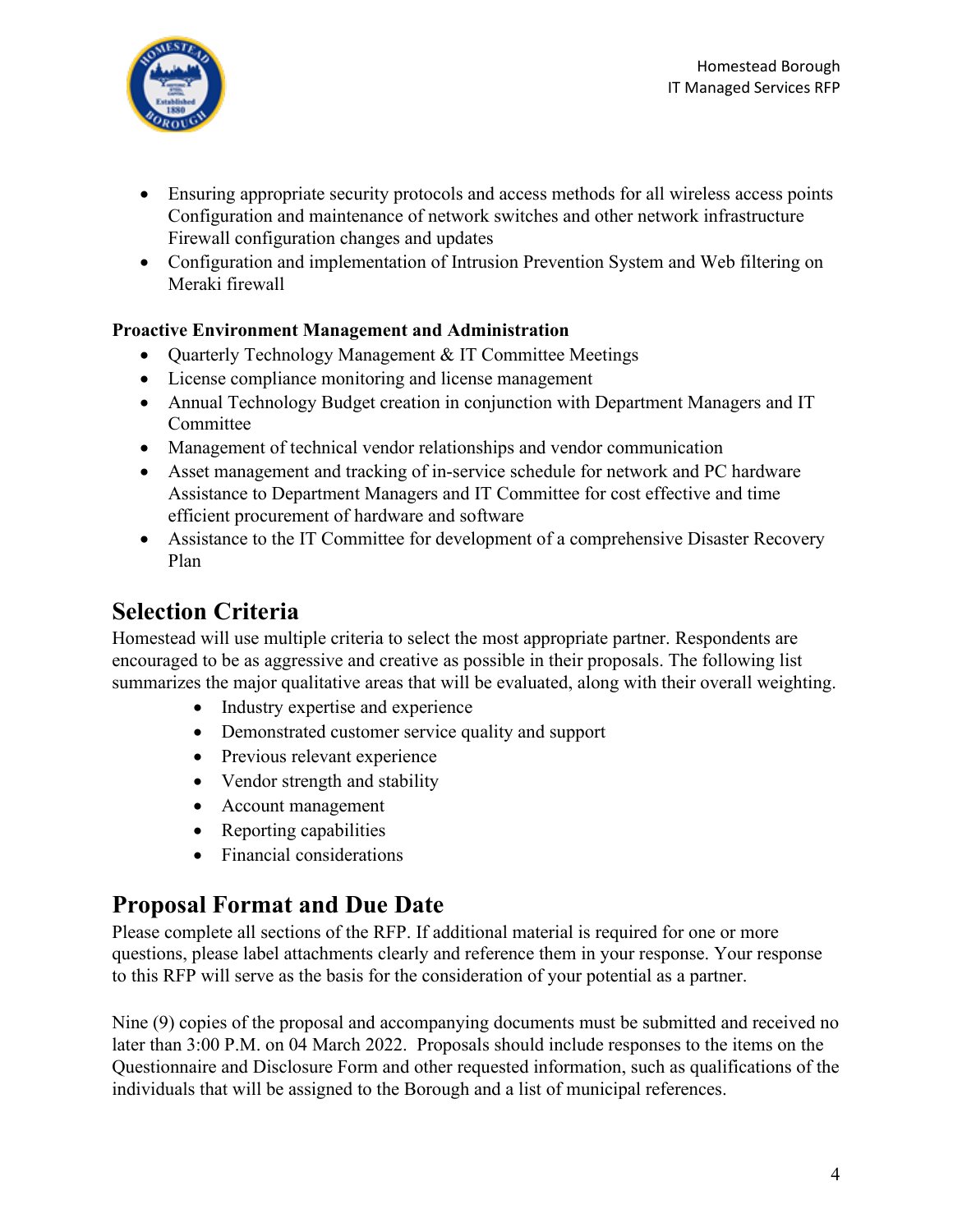



Address for submissions: **Vanessa McCarthy-Johnson, Manager Homestead Borough 221 East 7th Avenue Homestead, PA 15120**

## <span id="page-6-0"></span>**Notification of Intent to Respond and Clarification Questions**

Please indicate your intention to respond, by email, to the above email address by the *Intent to Respond and Questions Due* date outlined in the *Key Dates* table below. In addition, please provide the contact details of the individual responsible for coordinating your RFP response. At the same time, we ask that you submit any clarification questions regarding the RFP. Answers will be provided to all respondents by the *Answers Provided* date.

## <span id="page-6-1"></span>**Vendor Presentations**

Our intention is to hold presentations/demonstrations with one or more firms on the *Presentations* dates indicated in the *Key Dates* table below. The presentations will be held at Homestead Borough Building, 221 E. 7<sup>th</sup> Avenue, Homestead, PA 15120, and we will endeavor to provide the successful firms with as much advance notice as possible.

## <span id="page-6-2"></span>**Key Dates**

| Event       | <b>RFP</b> Issued Intent to | <b>Respond and</b><br><b>Questions Due</b>                   | <b>Answers</b><br>Provided | <b>Proposals Due Presentations</b> |             |
|-------------|-----------------------------|--------------------------------------------------------------|----------------------------|------------------------------------|-------------|
| <b>Date</b> | 8/1/2018                    | February 15, 2022 March 1, 2022 March 4, 2022 March 10, 2022 |                            |                                    |             |
| Time        | $10:00$ a.m.                | $4:00$ p.m.                                                  | $4:00$ p.m.                | $4:00$ p.m.                        | $5:00$ p.m. |

## <span id="page-6-3"></span>**No Obligation**

The submission of a proposal shall not in any manner oblige Homestead Borough to enter into a contract or to be responsible for the costs incurred by your organization in responding to this request. Homestead Borough reserves the right to reject any and all proposals in its sole discretion, and to negotiate the terms of the contract, including the contract amount, with the selected respondent(s) prior to entering into a contract. If none of the proposals are deemed acceptable, Homestead Borough reserves the right to seek additional proposals after the proposal date. The successful respondent will be required to comply with all Equal Opportunity laws and regulations as well as other federal, state, and local regulations.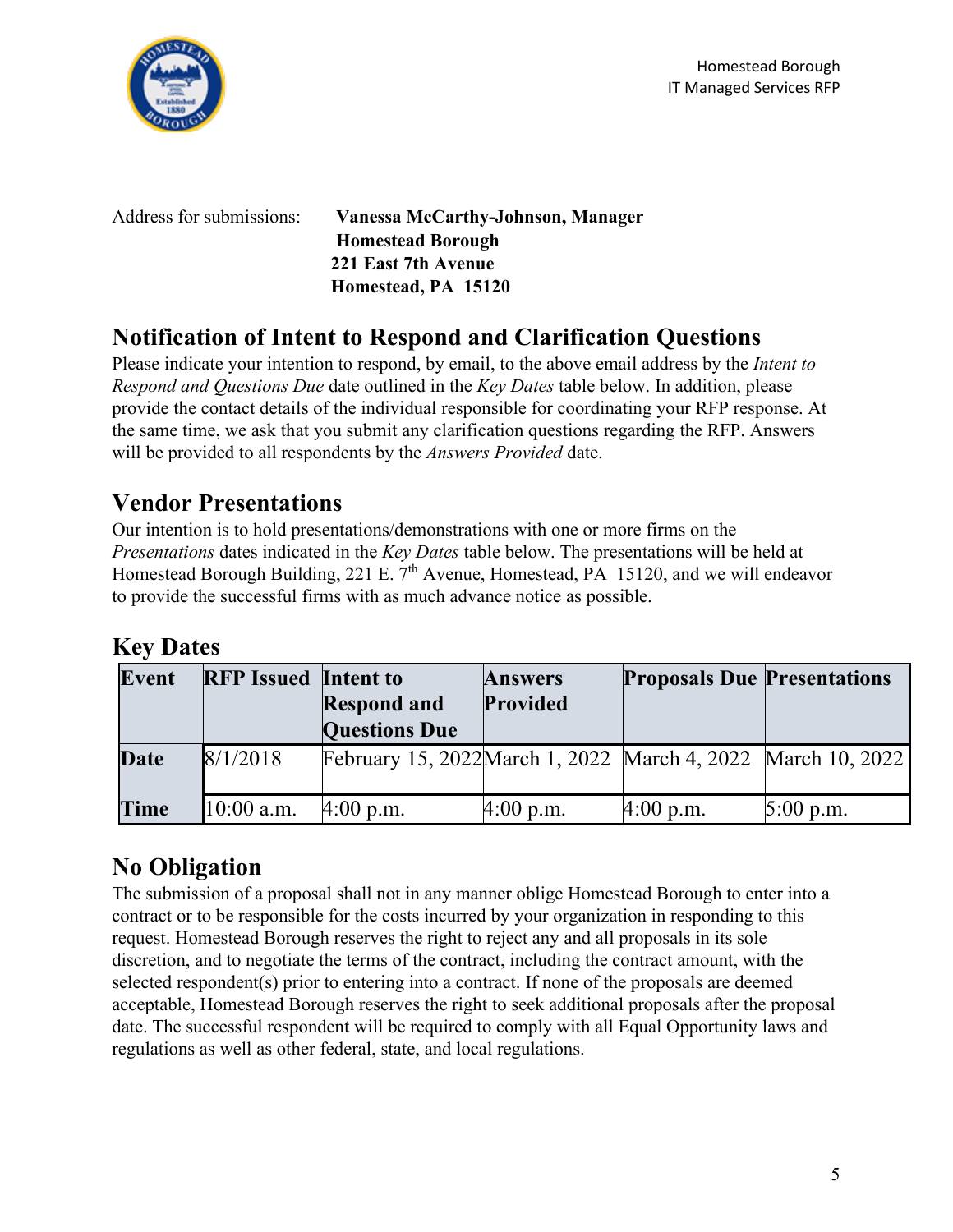

### <span id="page-7-0"></span>**Agreement of Non-Disclosure**

This document is considered to be proprietary and shall not be disclosed to any other party. It is designed, developed and submitted to potential partners of Homestead Borough solely for the benefit of Homestead Borough.

## <span id="page-7-1"></span>**Terms and Conditions**

- This Proposal solicitation does not commit Homestead Borough to enter into any agreement or to pay any costs incurred in the preparation of any proposal.
- Selection of a provider will be within the discretion of the Borough, or the pension board as its representative.
- The Borough reserves the right to reject or disqualify any Proposals pursuant to the selection criteria and minimum requirements for a provider.
- It is the responsibility of each provider to carefully examine the requirements before submitting. Any questions about this RFP must be in written form and should be directed to Vanessa McCarthy-Johnson by email at [information@homesteadborough.com](mailto:information@homesteadborough.com) no later than March 1, 2022.
- Phone calls will neither be accepted nor returned.

*A person who knowingly makes a material misstatement or omission on this disclosure form will be prohibited from entering into a contract with Homestead Borough for three years.*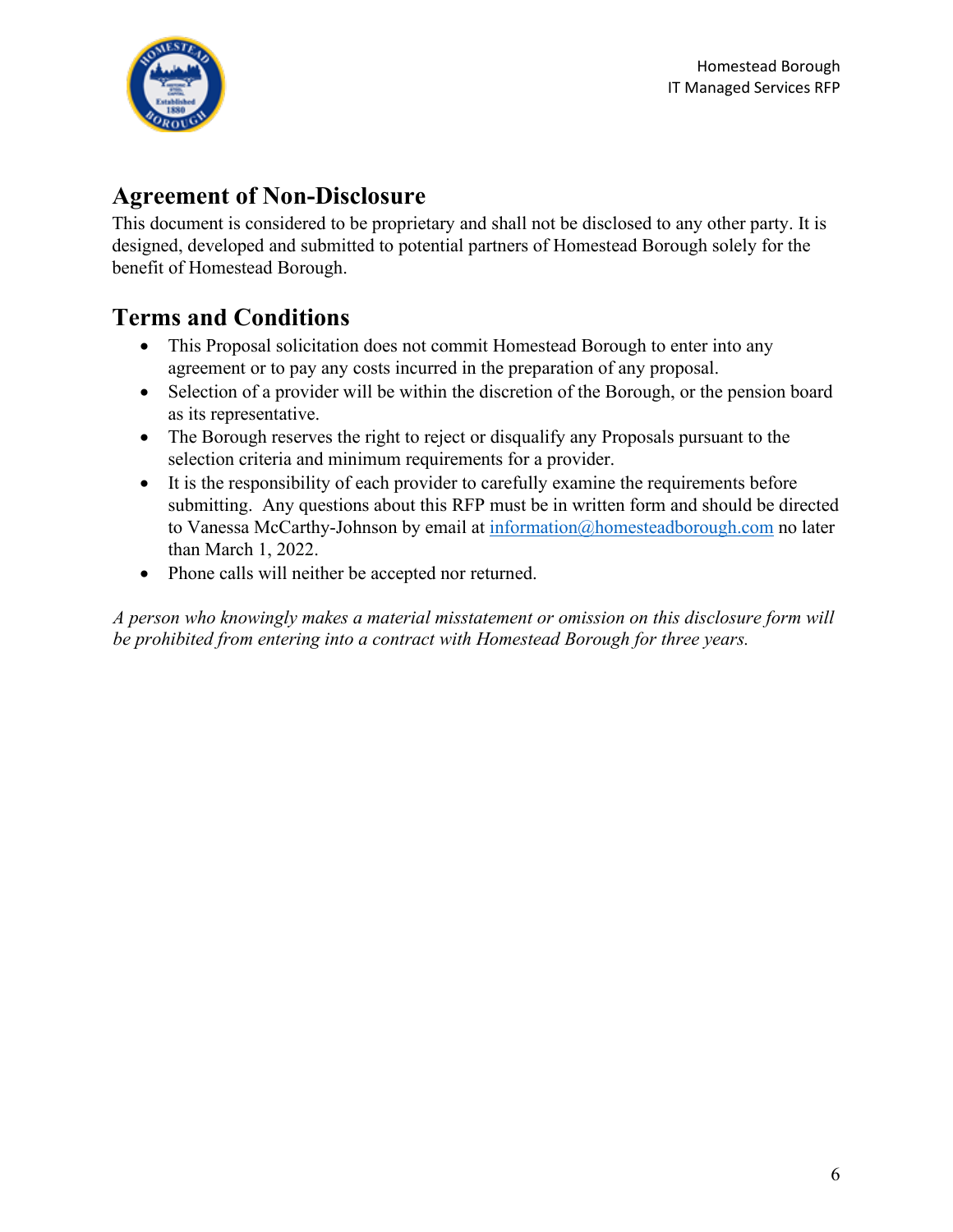

## **EXHIBITS & ATTACHMENTS**

### <span id="page-8-1"></span><span id="page-8-0"></span>**Exhibit A – Information Requirements**

For the purposes of understanding more about your company and your ability to successfully fulfill this important requirement, please provide the information below as part of your response, clearly referencing each specific question.

#### <span id="page-8-2"></span>**Corporate Information**

- 1. Give a brief overview of your organization's involvement in providing IT value added services in the marketplace.
- 2. How long has the organization been in this business and what is your current market share?
- 3. In what cities do you maintain offices?
- 4. Indicate the number of employees in your organization. How many of those are dedicated to account management and/or technical support?
- 5. How many are full-time vs. contract?
- 6. What differentiates your organization from your competitors in the marketplace and how will this be relevant to us?
- 7. Will you subcontract any components of the proposed solution to third party organizations? If so, please describe the components to be subcontracted and provide details of any agreement in place with the subcontracted firm/individuals as well as a summary of past work that you have successfully completed together.
- 8. Please describe your organization's experience in transitioning clients to cloud-based technologies from more traditional IT service models.
- 9. Please provide details of three current customer accounts that are similar in scope and requirements to those of Homestead.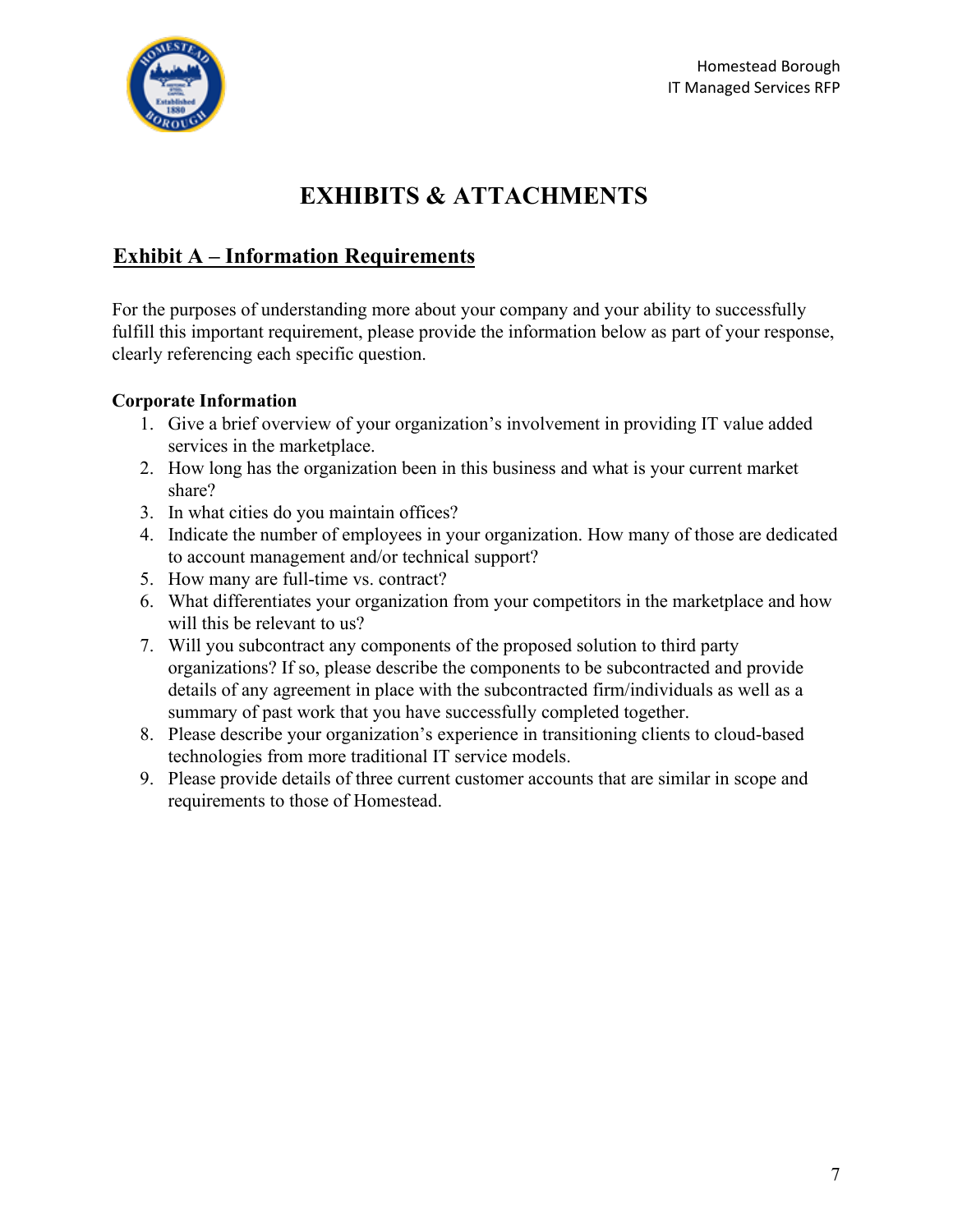

### <span id="page-9-0"></span>**Exhibit B – Proposed Approach and Solution**

#### <span id="page-9-1"></span>**Approach**

- 1. Please provide a proposed work plan for a migration to your organization as a Homestead Borough preferred vendor. Specifically, provide the following information:
	- a. Key activities
	- b. Timing
	- c. Information/resource requirements from Homestead
	- d. Deliverables
	- e. Key milestones, checkpoints, and other decision points
- 2. If we elect to move forward with your organization, what Homestead resources would you require (e.g., information, data, staff resources, communication) during the course of migration and on an ongoing basis?
- 3. Please identify the team that will be assigned to the account and describe how you plan to interact with us and any third-party providers that may provide services.
- 4. Please describe your experience in providing the following value-added services:
	- a. Network and email system monitoring
	- b. Remote backup
	- c. On-demand Technology Training
	- d. Managed Cyber Security
	- e. Procurement management
	- f. Technical support, including remote user support
	- g. Reporting and communication
	- h. IT policy review and development
	- i. Implementation planning and guidance
	- j. On-site implementation of business applications
	- k. Asset inventory management
	- l. Software licensing control
- 5. Please describe your experience in providing server technology and service for your customers, focusing on planning, implementation, and ongoing support.
- 6. Can you provide specific examples of how you have worked with customers that began with significant technology limitations and helped to successfully transform them into organizations with well planned and executed technology strategies? What were the critical success factors in this transformation?
- 7. How can we be confident that hardware pricing levels will be aggressive and will remain highly competitive over a multi-year period during which new models may be introduced?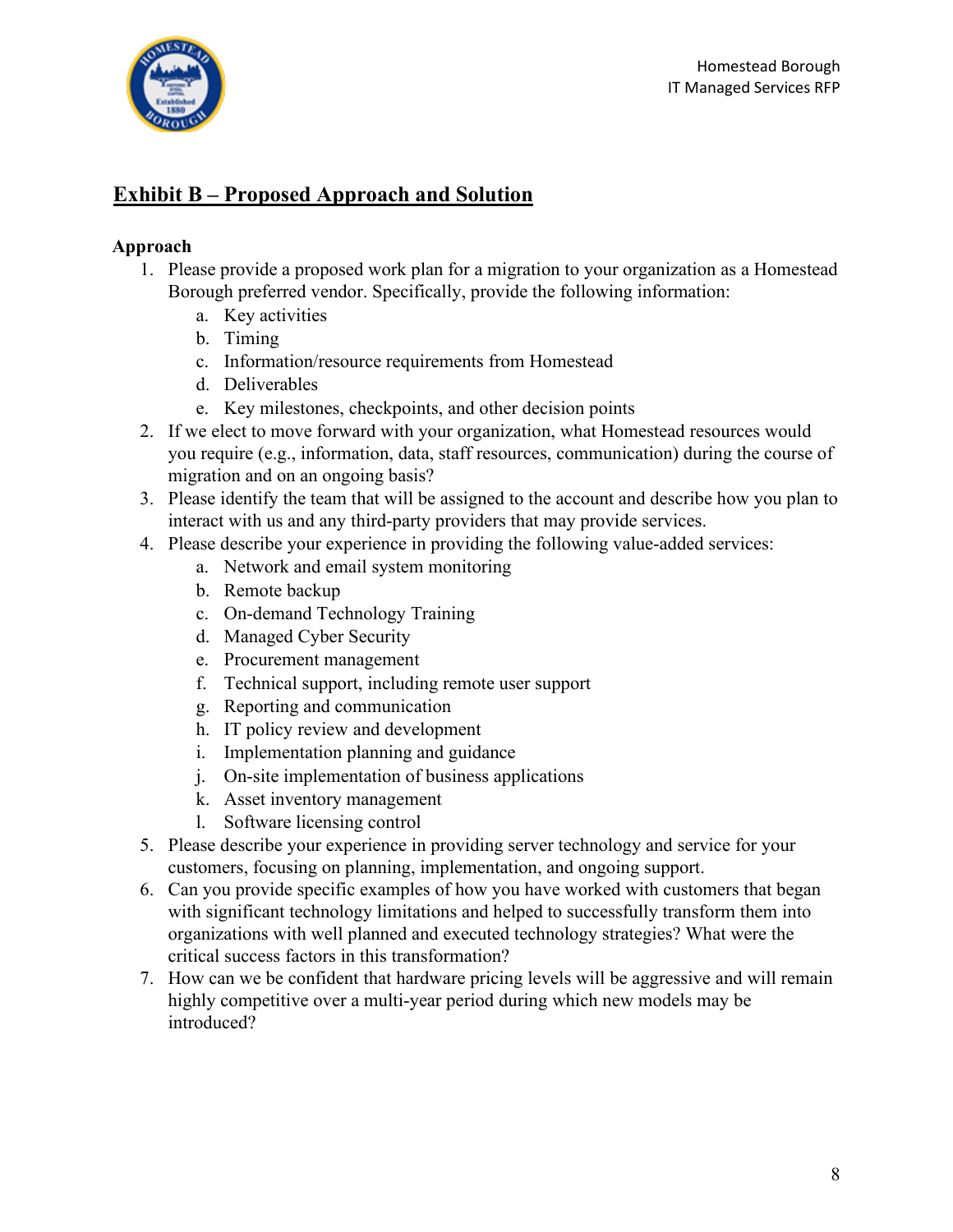

#### <span id="page-10-0"></span>**Support**

- 1. Describe fully your technical support options including the assistance request process, escalation process, support hours, response times, staffing levels, staff expertise, and physical location of the help desk.
- 2. Please provide details on your standard reporting capabilities.
- 3. Describe any documentation and support (e.g., user manuals, online help, interactive demos, web-based seminars, and online knowledge base) that will be available, both from the technical perspective and the end user perspective.
- 4. What options are available for user training and technical training that may be required by our staff?
- 5. Describe any user groups, websites, newsletters, conferences, or any other means you support for sharing information and soliciting service feedback.
- 6. How do you monitor customer satisfaction and quality assurance on an ongoing basis and how might we benefit from this process?
- 7. Homestead Borough user base varies considerably in its level of technical sophistication. Please describe your experience in successfully supporting users that may be remote and possess limited technical skills.

**List any additional potential or actual conflicts of interest that may exist relative to contracting of services with Homestead Borough.**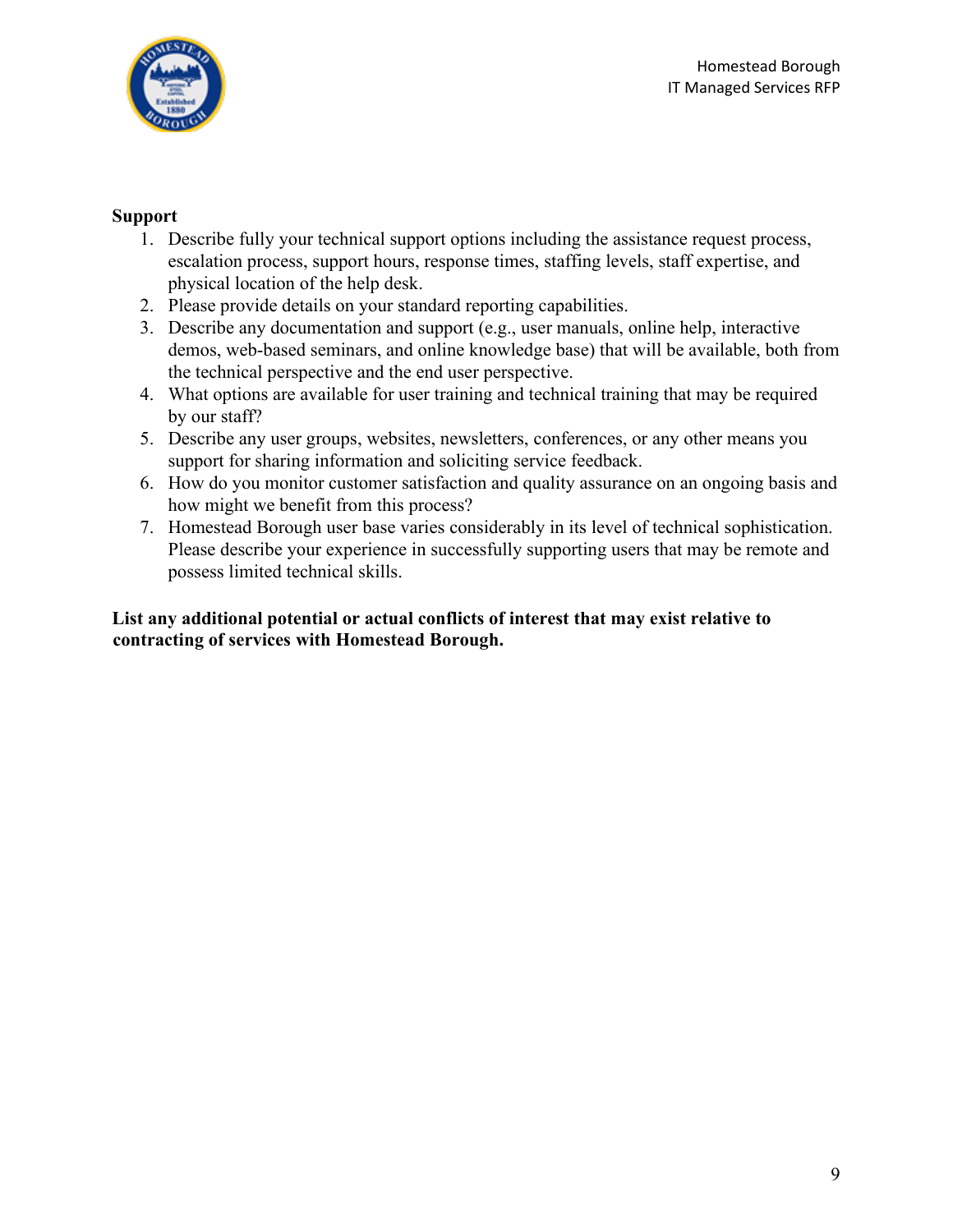

### <span id="page-11-0"></span>**Fees**

Please provide the following information regarding fees.

- 1. Describe the pricing model(s) that you typically employ for your standard services.
- 2. Please indicate the charges associated with each of the following services, including the key driver of each cost and whether it is included in a standard per-unit cost vs. charged on an ad hoc basis.
	- Technology Roadmap
	- Solution design
	- Network and email system monitoring
	- Remote backup
	- On-demand Technology Training
	- Managed Cyber Security
	- Procurement management
	- Technical support, including remote user support
	- Reporting and communication
	- IT policy review and development
	- Implementation planning and guidance
	- PC deployment
	- On-site implementation of business applications
	- Asset inventory management
	- Software licensing control
- 3. Do you offer service bundles and if so, describe the effect of this bundling on pricing?

Please list any services that are not included in the quoted fee, and any additional fees to provide those services.